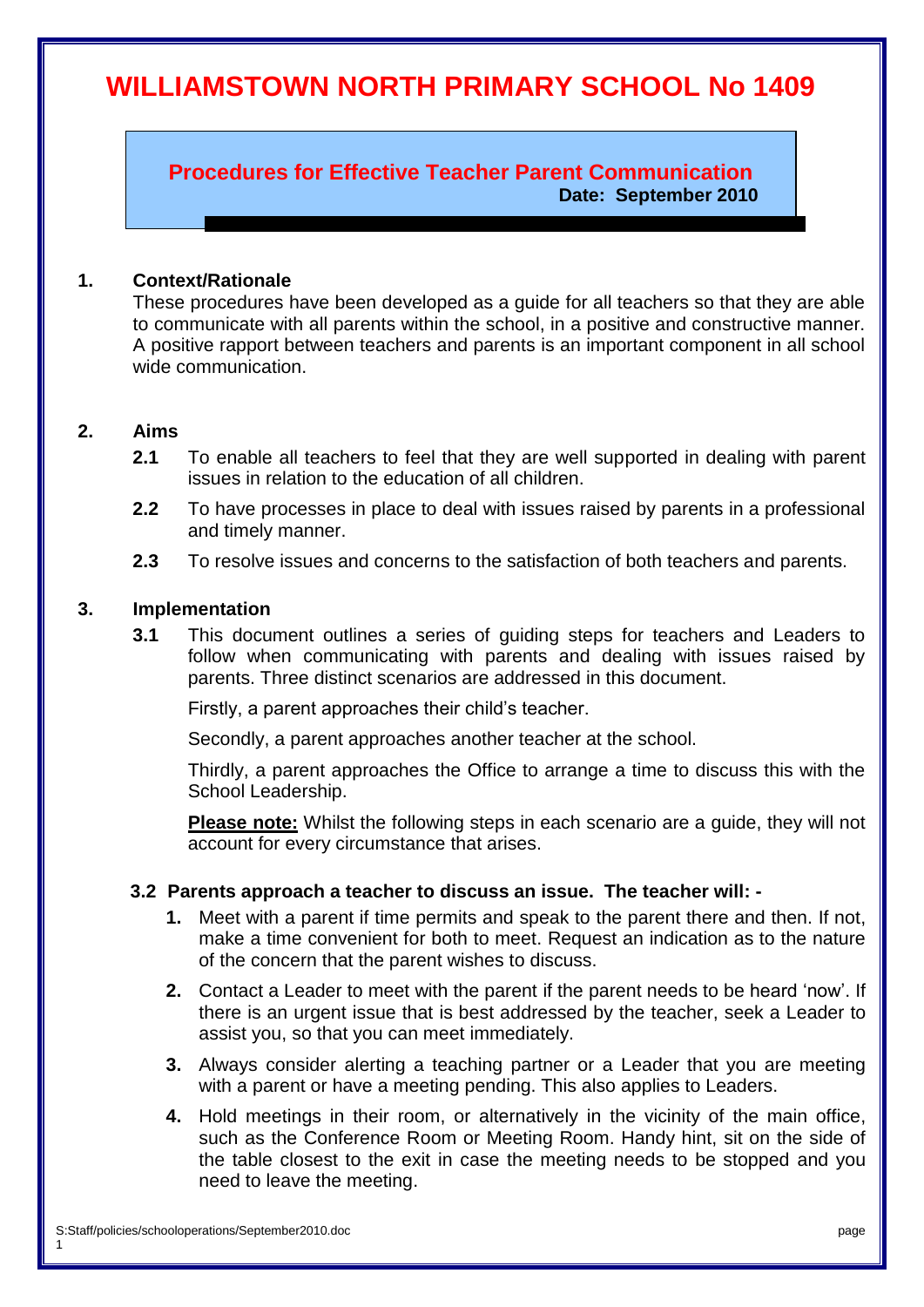**5.** Consider having a Leader join the meeting if the teacher feels uncomfortable about an impending meeting, due to the anxiety expressed by the parents. This also applies to Leaders.

## **6. When discussing a concern with a parent/s, teachers will: -**

- **a.** Seek to understand their concern.
- **b.** Ask questions to clarify the concern.
- **c.** Make notes of the parents' concern and confirm that you have interpreted their concern correctly.
- **d.** Where possible, provide an explanation, feedback or suggestion for the parent.
- **e.** Inform the parent of the steps you will take to have the matter addressed if the concern cannot be resolved, i.e. you may indicate that you will speak to the Principal/Assistant Principal.
- **f.** Make a time to follow up with the parent to resolve the concern.
- **g.** Consider speaking to the parents at a later date to confirm that things are now resolved.

# **7. Dealing with a difficult meeting: -**

If a meeting with a parent becomes difficult and you do not feel comfortable in continuing the discussion:

- **a.** Tell the parent that the discussion is finishing.
- **b.** Assure the parent that you will follow up the concern and then make contact.
- **c.** Indicate a time when, you or someone else, will contact them.
- **d.** Leave the room and go to the office and inform the Principal/Assistant Principal/School Leader of the matter.
- **e.** Some aspects to remember:
	- 1. Always try to remain calm.
	- 2. Do not tolerate language or behaviour which is inappropriate or intimidating.
	- 3. Try to remain objective in what you say (not judgemental).

#### **8. If a Parent/Teacher/Student Conference becomes difficult: -**

The teacher will: -

- **a.** Advise the parents that the concerns need to be followed up at another time.
- **b.** Advise the parents that you will phone and make another time to meet.
- **c.** Walk to the door and open it for the parent/s and ask them to leave.
- **d.** Go to the office, or find a Leader for assistance, if the parents do not/will not leave.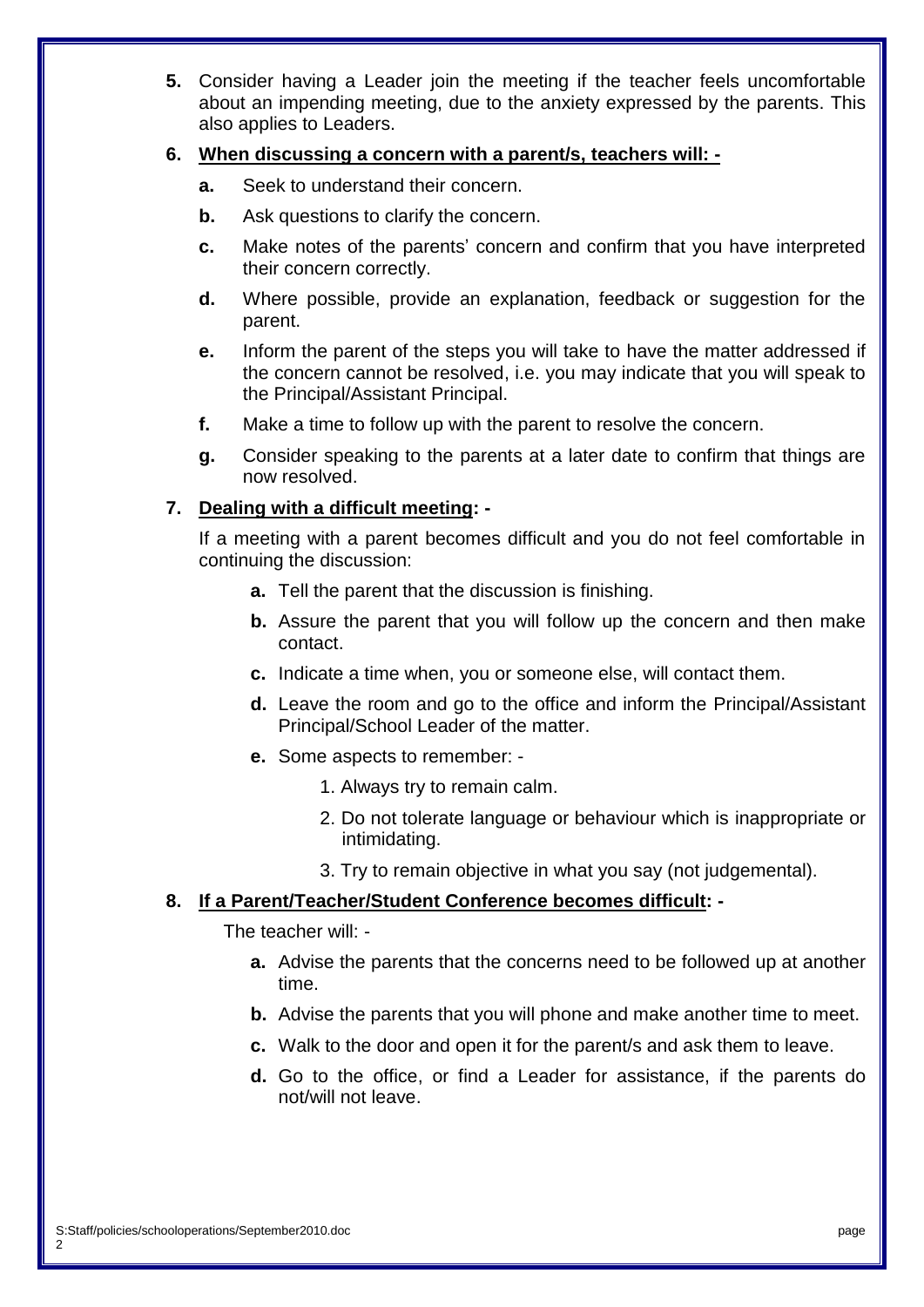#### **3.3 When a Parent contacts another teacher: -**

- **1.** The teacher approached will:
	- **a.** Use their judgement to determine if they can reasonably answer the parents' question.
	- **b.** Inform the parent that arrangements will be made for the appropriate teacher to contact them.
	- **c.** Refer the parent immediately to the office to speak to the Principal/Assistant Principal or School Leader.
- **2.** If you answer a parent question to their satisfaction, inform the classroom teacher that the parent/s have spoken to you about 'X'.
- **3.** Tell the parents that you will get the class teacher to contact them. Make sure you speak to the class teacher as soon as possible.
- **4.** Inform the office, Principal/Assistant Principal or School Leader that parent 'X' will be contacting them. It may also be beneficial to speak to the class teacher.
- **5.** When a Leader speaks to a parent, follow the process outlined in Section 3.4.
- **6.** If the parent does not approach the office or a Leader, as suggested, the Leader should make contact with the parent to follow up on the concern.
- **7.** Whoever deals with the parent, (Principal/Assistant Principal or School Leader), they should inform the teacher about the concern.
- **8.** Do's and Don'ts when dealing with a parent in relation to another teacher:

The teacher will: -

- **a.** Not give negative feedback in relation to the teacher.
- **b.** Remain non-judgemental.
- **c.** Always ensure they personally follow up on the concern brought to their attention by a parent, by speaking to the teacher concerned, or a Leader.
- **d.** Not allow a parent to 'verbally off-load' in front of others about a colleague. If this happens, be assertive by saying, 'This is not the time or place to have this conversation. Please go and speak to 'X' about the matter.' If necessary, walk away.

#### **3.4 When a Parent makes contact via the Office, or a Leader: -**

- **1.** Not all parent concerns can be dealt with immediately at the office, or by a Leader.
- **2.** All matters referred to the office or to a Leader, will be followed up as soon as possible.
- **3.** If a parent raises a concern with a Leader the Leader will:
	- **a.** Listen to the parents' concern, or make a time to meet.
	- **b.** Inform the class teacher as soon as possible after meeting with a parent, about the concern.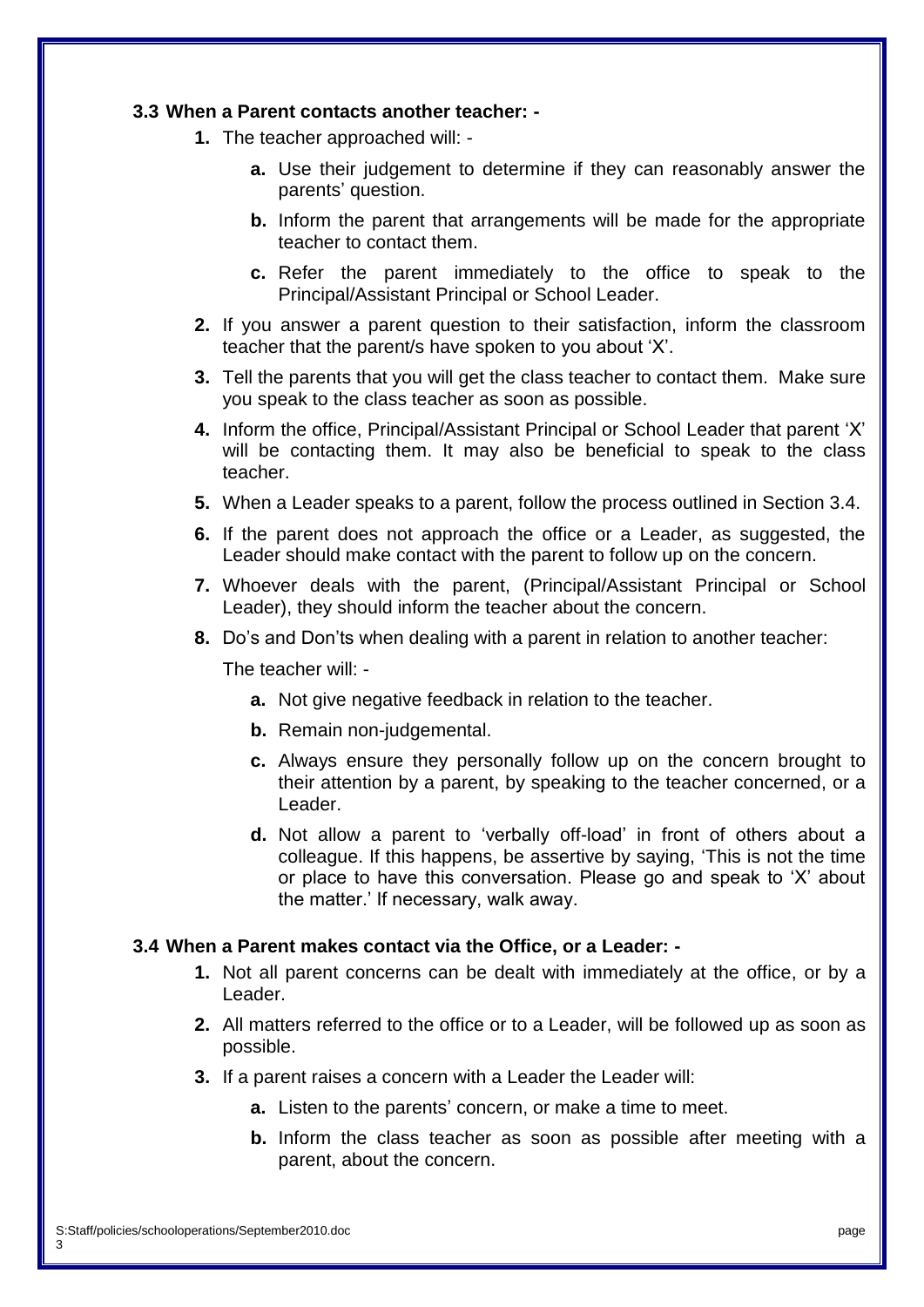- **c.** Inform the class teacher and seek information from the teacher about the concern, where a meeting is scheduled for another time.
- **d.** As a follow up the Leader may:
	- Meet with the parent again.
	- Meet with the parent and the teacher together.
	- Inform the parent and teacher how the concern will be resolved.
- **e.** At all times, the Leader will endeavour to remain objective, nonjudgemental and supportive of the teacher, with a view of achieving a win-win outcome to any situation.

## **Notes: -**

- **1.** This process applies to any Class teacher/Specialist teacher/Support teacher or Leader, across the school.
- **2.** No matter what our status; Teachers, Leaders or Parents, we can all make mistakes. Sometimes we need to reflect and acknowledge that some decisions/actions could have been done a different way, or handled in a better way and determine how these will be handled in the future, then, move on.

#### **3. From: How to Handle Parents (Shine June: 2010, pp: 27-28): -**

- **a**. 'The parent-carer relationship must be a two way street..... The ideal relationship should be mutual trust and respect...'
- **b**. 'Parents should feel comfortable to make contact with teachers at any time, but respect the fact that teachers have a range of other responsibilities and may not be freely available.'
- **c**. 'A key to the resolution of sensitive matters is that parents and teachers develop a mutual appreciation of the issue and how it may impact on a student... collaborative solutions can be devised.'
- **d**. 'Stick to the facts', (in other words, always be objective).

#### **3.5 Communicating 'Procedures for Effective Teacher Parent Communication'**

**3.5.1**An article will be placed on the school website about the process for parent/s to contact teachers to discuss matters of concern.

Each Term an article will also be placed in the Newsletter outlining our Teacher/Parent Communication processes.

Details of the Parent/Teacher Communication process will also be included in the School Operations Folder, given to staff at the start of the year and also included in our School Induction Program.